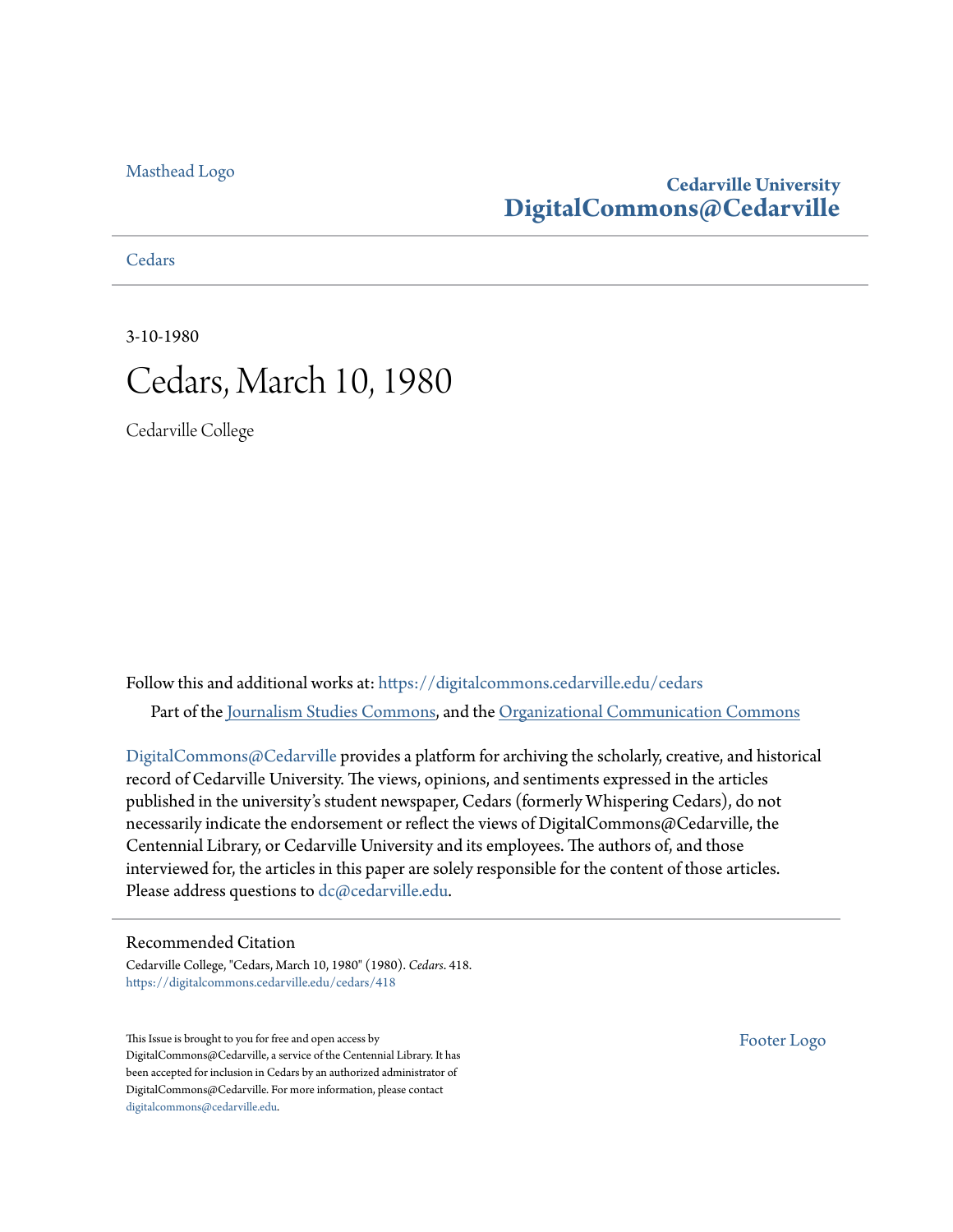

and 15 Cedarville guys, along with Pastor On Friday,.March 14, 15 Cedarville girls on a 1,200 mile, 24 hour drive.<br>Their destination? Fort Lauderdale,

# *Fort Lauderdak beach here they come*

will not be The beach will be the week,

meeting once a week to practice singing, to review the plan of salvation, and to see Working, are providing housing and review the plan of salvation, and to see The team members and 2 students. Ray Miller Brenda Boley<br>morning and evening meals for the team slides of previous beach teams' experi- and specia ences, its members have not learned any<br>"canned" presentation method.

Lauderdale, they will be splitting up and<br>going to different homes in the com-<br>munity. Westgate Baptist Church and college students.<br>Grace Baptist Church, the two churches although the beach team has been committee is comp with whom the beach crew will working, are providing housing and the two churches

programs at both westgate and Grace beach, a beachnead or base will be the present beach team represents a who receive the greatest impact.<br>
churches. Their period of service will term established and then the team members

Students who participate in this program will live and work on a kibbutz and attend classes at Baptists for Israel Institute. BU is a one-year independent Baptist school located on the shores of the Sea of Galilee. Its president is Mr. Leeland Crotts.

The classes which students will be

required to take are 60 minutes in length.<br>They are planned to enable the students to "visualize and personalize" great Biblical events and teachings.

| n Aitken      | Sarah Arthur               |
|---------------|----------------------------|
| ve Bergandine | Jan Callan                 |
| l DeShields   | Cheryl Coulson             |
| ı Gaines      | Karen Grant                |
| ırlie High    | <b>Beth Lewis</b>          |
| k Krewson     | Cindy Miller               |
| n Lewellyn    | Brenda McBrid              |
| ld Peterson   | Kathy McNeil               |
| n Rowe        | Evelyn Shirk               |
| n Standridge  | Nancy Snook                |
| ey Weaver     | Joan Weber                 |
| ce Wilcox     | Marlene Eisser             |
| ry Green -    | Julie Hutchins             |
| v Miller      | Brenda Boley               |
|               | Natalia Ma <del>rtin</del> |

The beach team's actual ministry will<br>begin on Sunday as they sing for services will ences, its members have not learned any mitment to and involvement in Christian<br>begin on Sunday as they sing for services<br>and take part i

multe a week later on march 23 when they head back to Cedarville after the pretty close to the base in case any who will be able to provide the group with and that a large number of college stu-<br>evening service.<br>evening se

week, 2 hours a day. They will also have<br>one day each week to take a field trip and one day each week to take a field trip and gain instruction on actual Biblical locations.

portant business took place on the floor of student body with the best leadership student body with the best leadership possible, both now and in the future.

> It was generally felt during last Wednes-<br>day's meeting of the Senate that broad-<br>ening the qualifications to run for a posiening the quality run for a position as an officer would provide more competition and excitement, which would in turn increase student awareness and interest in what is being done in Senate. By generating a more enthusiastic interest in Senate, we hope to see more student involvement in the decisions made concerning student affairs.

Although the work is hard, it offers know the colorful and interesting Israeli<br>people and also participate in God's<br>prophetic plan to rebuild Israel.<br>Since all work and no play makes Jack a

<sup>p</sup>roblems should arise. close to

The team members generally go off in Since no interviews were conducted, the pairs and simply share Christ with Christian Service Committee had to make

or a strain frequencies with eacting as courselors and They do carry the tradi-"The Real Purpose of the applications which were filled out.<br>
The the distribute to discuss the properties are the stretch of the applications

committee is composed of 5 faculty Larry Hunders and 2 students.

and special abilities but for their com-<br>mitment to and involvement in Christian

Green and Dave Kisner, will be starting off During the week, some of the team collegians who are open and interval to histian Service Committee had to make collegians who are open and interested. the difficult selection mainly on the basis<br>They do carry the tract "The Real Purpose of the applications which were filled out.

foreign study broadens one's cultural horizons. He also upholds it as an opportunity to see missions in action in ... another culture.

Dr. Johnson stated that the issue of credits should pose no problems for those interested in attending BII. Up to 24 credit<br>hours will transfer without any difficulty.<br>These credits should also be easily applicable to a student's major except in a<br>few special cases.<br>Finances should not present a problem

either for those wishing to go to Israel. The cost of a semester at BII, along with air fare to Israel, is essentially the same as that for a quarter at Cedarville.

Then, too, although conditions in Israel'<br>seem rather turbulent right now, it is still seem rather turbulent right now, it is still reasonably safe at BII. Mr. Crotts would

 going to Florida for a restful vacation. Neither is the trip free as each member is required to pay a \$50.00 fee. The team members clearly have their work cut out for them and would certainly appreciate any and all prayer support.

On a previous trip to Florida, beach team members witnessed to two young men from Michigan State. These two were led to the Lord two days later and then attended the beach team's evening programs and went witnessing with the Cedarville group.

Not only will students attend classes but they will also work on the kibbutz 6 days a week, 5 hours a day. Those individuals who week, 5 hours a day. Those individuals who<br>plan to go should also plan to work because labor on a kibbutz involves hard farm

### *Inside Senate: Finding the best leader*

On Wednesday, February 27, some im-can provide the Student Senate and the the future leadership of Cedarville College's student body. As it stands at this point in time, the constitution of the Student Senate requires the student body officers (President, Vice-President, Secretary, and Treasurer) to have at least one year of experience on the Cedarville College Student Senate in order to qualify as a candidate for a position as an officer. Last Wednesday, the Student Senate voted to accept a new recommendation which would amend the current constitution. This amendment, if passed by the Cedarville College student body, would allow a<br>Senate officer (President, Vice-President,<br>Secretary or Treasurer) to be anyone in<br>the student body of the college who has<br>served for a year a This decision was made in the hope that we

You as a member of the Cedarville College student body will be given an opportunity soon to react to this proposal.<br>This recommendation will be brought to<br>the student body to vote on. If the decision is passed, our Constitution will be amended with the intent that Student Senate will better be able to serve you as students.

work.

Since all work and no play makes Jack a dull boy, those who attend BU will be able to enjoy other activities as well. Cultural events, sports activities, and musical events are included in the agenda. Cedarville College became involved in

this program through the influence of students who have worked in summer kibbutz programs in the past. Although Cedarville is one of the project's greatest<br>supporters, students from other colleges<br>will be availing themselves of the opportunity, too.

Dr. Johnson strongly recommends the Israeli program. He believes that any

(Continued on page 3)

On his return to Michigan, one of the young men began attending South Baptist in Lansing and became a very active witness at Michigan State.

the beach team's efforts worthwhile. As this year's team members go out praying for and anticipating similar blessings, God<br>is certain to work and bless.

There is now an alternative solution for those students who find the winters of Ohio too cold or the campus of Cedarville too tame. Beginning in the fall of 1980, students will have the opportunity to spend a semester working and studying in Israel.

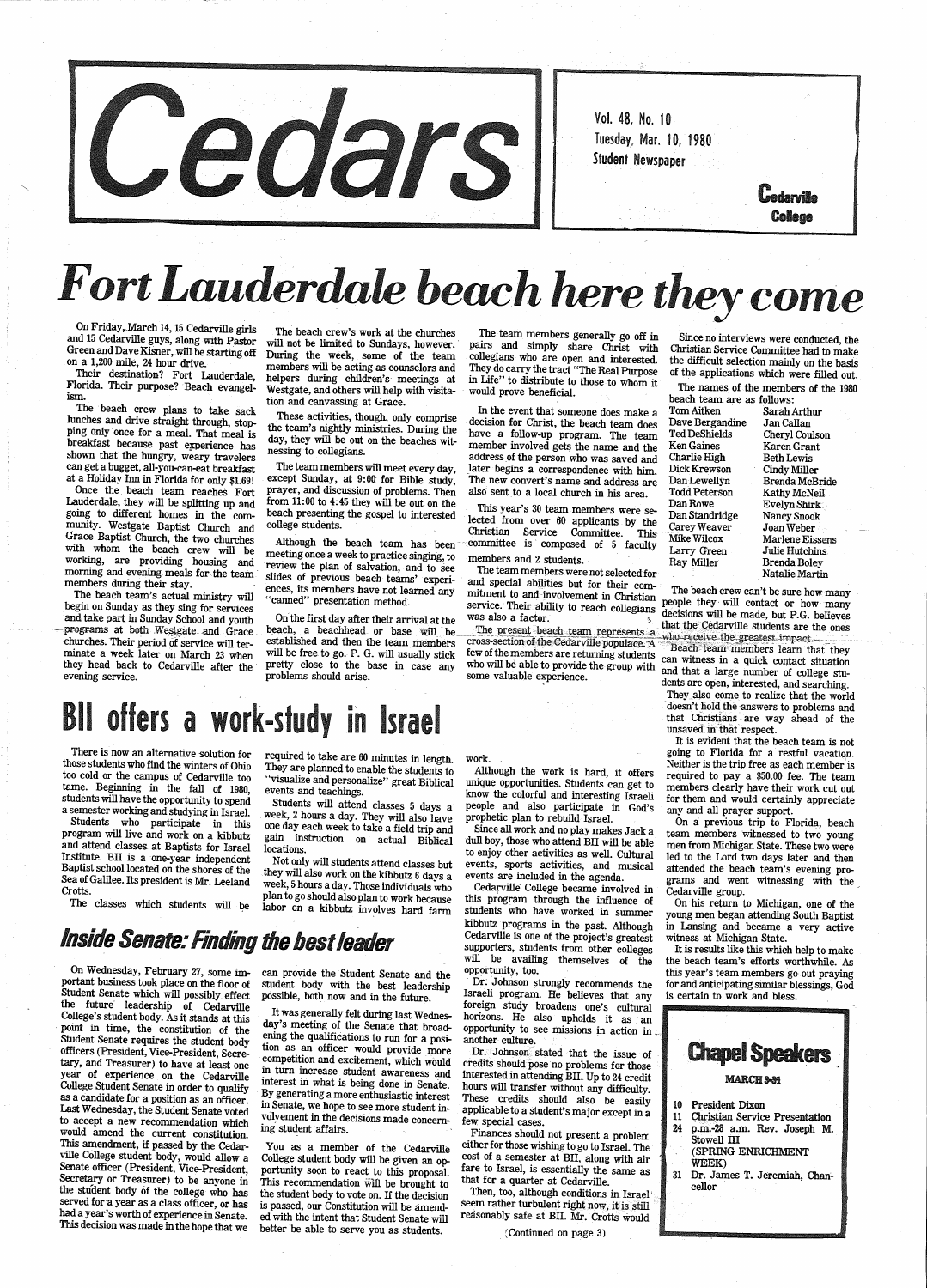#### <u> 2 Codars</u>

#### Faculty Profile

## **Miss Maryann Brohard**

Miss Maryann Brohard, speech . and English teacher at Cedarville College, was not saved until she was halfway through college, but God has truly led in her life since that time.

Born in Columbus, Ohio, Miss Brohard grew up in Deiaware, Ohio, along with her 2 sisters, one of whom is her twin. Her family was unsaved while she was growing up, but they have all come to know the Lord since.

Miss Brohard heard the Gospel for the first time as a freshman in high school, but did not turn to God for satisfaction in life at that point. Instead, after graduating from high school, she attended college at Bowling Green University, thinking that college or possibly marriage held the answers to life.

Between Miss Brohard's freshman and sophomore college years, she first heard <sup>a</sup> minister who was to become very . influential in her life. She made no decisions then, but the truths she had heard did cause her to wonder about God's . existence.

It was during Miss Brohard's freshman year, while she was questioning God's existence, that her minister friend pajdher a visit. It was at that time that he made a statement which had a lot of impact in her life: "A little bit of learning can do al lot of harm."

One night that next summer, after once more consulting with her minister friend, Miss Brohard realized that she could no longer ride the fence; she had to make a decision to accept God or reject Him.

The week following her conversion, Miss Brohard went to visit her roommate, Nancy. She was rather apprehensive over<br>sharing her new-found faith with her roommate because she didn't think she Brohard began teaching speech and would understand. How surprised she was English at Olentangy Public High School would understand. How surprised she was ·

teaching degree. While attending B.G.U., start a Bible study for Christian students.<br>she participated in an Intervarsity After teaching high school English and she participated in an Intervarsity<br>Christian Fellowship program.

After her graduation from college, Miss to find out that Nancy had been saved the near Cleveland; Ohio. In her classes there, same week! Miss Brohard was able to see God's power Miss Brohard went back to Bowling and love at work in the lives of students Green University and received her who opposed Him. She was also able to who opposed Him. She was also able to

-speech for 9 years, Miss Brohard felt the

As she was driving home, she offered up a prayer: "God, if you exist and want me<br>to give up my life to you, let all my family be in bed when I get home." As it was only -10:00 p.m., she seriously doubted that this would occur.

To Miss Brohard's surprise, though, all of her family were in bed when she arrived at the house. That night, without further delay, she made a decision for Christ.

In this article, which is the conclusion of Genesis:  $2:1,2$ , the First Law of Thus, as seen from the Word of God, the a five-part series on Thermodynamics and the Origin of the Universe, the Biblical account of creation is discussed in light of thermodynamics and the Bible.

The supernatural creation of the universe as presented in the' Bible has foundation on a few babis presuppositions. The assumption must be made that God exists, that His Word is true, that He is the creator and sustainer of the universe, and that God can and has revealed himself to man.

After her salvation, God began to really work in Miss Brohard's life. She knew that her life needed changing in many areas, and one of those areas was in respect to <sup>a</sup> desire and a concern for clothes. It was with a sense of wonder, then, that she happened to open to Matthew 6 and read, "... Take no thought... for your body, what ye shall put on."

With the Fall of man in Genesis 3 and the resultant curse of God upon his creation,

In the realm of physics, the creation account is also noncontradictory unlike the previous three hypotheses.

One must choose between contradictory atheistic ideas like the Big Bang or Steady-State hypotheses or in the noncontradictory creationist account on the origin of the universe.

### the Second Law of Thermodynamics came Assassination weekend: a Christian display?

As I reflect on the previous week of assassination attempts, with plastic dart do it," "I thought it was mere reverting to guns, strategic plans and contracts, many childhood practices of playing cowboys thoughts come to mind. I recall the time I and Indians, "I never thought about it,"<br>stepped into a lounge and saw three and "I thought it was silly because we, as stepped into a lounge and saw three and "I thought it was silly because we, as students playing "army" behind closets, Christians, should think of something students playing "army" behind closets, Christians, should think of something doors and furniture. Each man had two better to do, instead of imitating the world darts and whoever shot the other two without getting shot, was the winner. These three were obviously enjoying them- question in my mind. selves.

Since that day when Adam sinned against God, the whole of creation has been under the bondage of deterioration and increasing entropy. Romans 8:22 expresses it thusly, "...that the whole creation groaneth and travaileth in pain together until now..."

were finished from the foundation of the universe. This viewpoint does not conflict world," there has been no new creation with the Laws of Thermodynamics, but

BY BYRON MAJOR was supposed to shoot," "I thought it was a dumb idea," "I thought it would have been<br>more fun if I would have had more time to better to do, instead of imitating the world<br>and its games."

Are we thinking Christians? This is the



public speaking and oral interpretation. Miss Brohard enjoyed her work at Bob

Jones. She had always wanted to teach · prospective speech teachers and was finally able to do so. She will again undertake this task during Cedarville's spring quarter.



-~---·--

As stated in Genesis 1:1, "In the beginning God created the heaven and the earth." This is a supernatural act, outside the bounds of any physical law, and thus possible. The verse Hebrews H:3 also indicates that the universe (including Earth) was created instantly as a dynamic, highly complex entity (or in other words, fully wound up).

At the end of six days of creation when God rested from His work as shown in Thermodynamics was instituted by God. creationist viewpoint should be held as the As expressed in Hebrews 4:3 "... the works only true explanation of the origin of the going on in the universe since the end of instead shows the origin of these Laws. the sixth day.

The total amount of energy in the universe has remained the same as God has preserved ''the physical integrity of the matter of the universe by means of the continual efficacious outflow and outworks of His innate infinite reservoir of basic energy." (Morris, 1971)

However, it must be noted that this view, like any of the others, can only be accepted on faith. But in this case, it is a faith that can lead to eternal life.



a new glass plate in the door of the library. The incolowing verses illustrate this I was told that this was a result of a point: "The wisdom of the prudent is to  $\frac{1}{2}$  -skirmish - between a -gunman and his understand his ways" (Prov. 14:8). A good intended victim. during which, one of the man will guide his affairs with discretion intended victim, during which, one of the two came a little TOO close to the door. Lastly, the case of the female who received a dart in the eye, though for- ledge of witty inventions (Prov. 8:12).<br>tunately she was not seriously injured. Here we can see that a prudent man who is How did students feel? Their comments: wise, or fears the Lord (Prov. 9:10), looks  $\frac{4}{1}$  liked it," "I think it was a good break well to where he is going. This is a chal-<br>for the students," "I thought it was good, le but some people let it get out of hand." "I that each of us should apply to our lives.<br>didn't like it because I didn't know who I THINK ABOUT IT!!! didn't like it because I didn't know who I

How often do I react to an issue without Then there was the night in the cafe- thinking seriously about my decision? As I teria, when several gunmen and a gun- examined some verses in the Word, I examined some verses in the Word, I realized there needs to be a genuine, woman were trying to shoot a paper cup realized there needs to be a genuine,<br>off of the dish pit window. They also were thought out response made to an issue.<br>having a good time. When God specifically challenges us in his<br>  $(Ps. 112:5)$ , and those that have wisdom dwell with prudence, and find out know-Here we can see that a prudent man who is<br>wise, or fears the Lord (Prov. 9:10), looks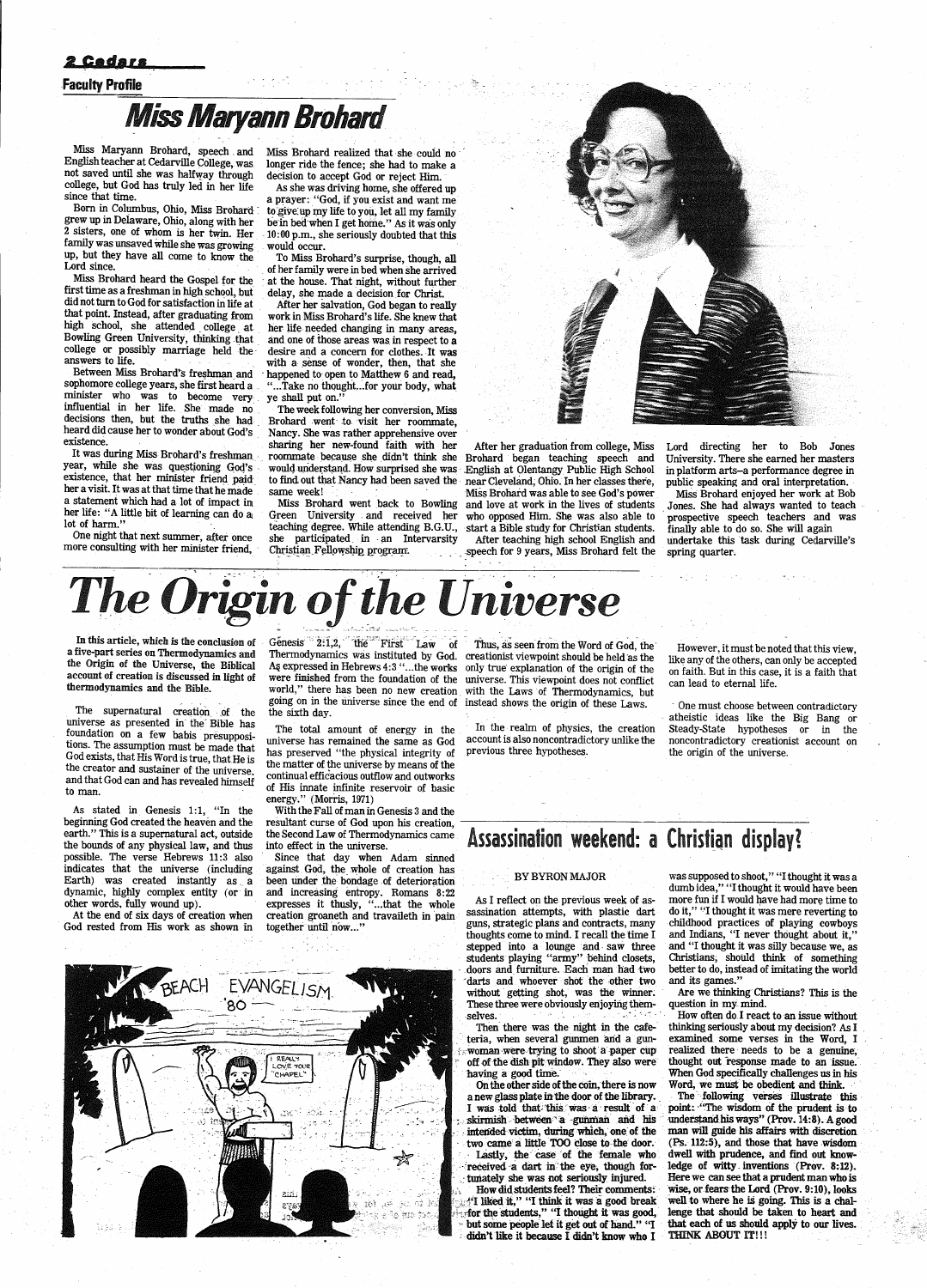# *Uncle Al rates area restaurants with star system*

Have you been looking for that certain Dr. Monroe accords a 5-star rating to the lace to take that special someone-that Maisonette, located on 114 East 6th. place to take that special someone-that<br>place with just the right atmosphere?

assistance. Cedarville's own Dr. Allen. 5-star rating by the Mobile Tourist Guide.<br>Monroe has provided us with a list of This dining hall is very expensive (it has a personally rated on the basis of quality and price.

from a number of restaurants ranging in<br>price from very expensive to inexpensive. price from very expensive to inexpensive He also gave a four-star rating to King<br>The Restaurant, Known for its French and

charge \$25.00 and up. Moderate to expen- and seafood, King Cole is located in the sive 4-star eating places are a little less Winters Bank Tower on 2nd and Main in expensive; meals there usually run from Dayton, Ohio.<br>\$15.00 to \$25.00. Dr. Monroe

Moderate 3-star restaurants are in the rants under the 3-star category. One of \$8.00 to \$15.00 range, and meals at inex-<br>those is One Nation atop the Nationwide pensive to moderate 2-star restaurants run from \$6.00 to \$12.00.

Dr. Monroe stated that any restaurant located on Sharon Road & Congress which has a 2-star rating or above is worth Avenue, serves the Cincinnati area with which has a 2-star rating or above is worth Avenue, serves the Cincinnati area with When Roy Kern left Cedarville, someone<br>visiting. 3-star restaurants are considered delectable crepes at a very reasonable was needed to ta very good. They do not have the best 2-star price.<br>Senting Cedarville on the road. The service or quality, but they are still a Finally, Dr. Monroe listed some 2-star summer of 1970 Deve Ormaha that has had

college display, the "Leading the Way"<br>compared to the top quality 5-star dining at 1065 Springfield in Dayton. Known as<br>halls. Dayton's oldest restaurant, The Stock-

lace with just the right atmosphere? · Cincinnati, Ohio. The Maisonette is also Well, maybe we can give you some one of twelve restaurants to be given a Well, maybe we can give you some one of twelve restaurants to be given a assistance. Cedarville's own Dr. Allen 5-star rating by the Mobile Tourist Guide. Monroe has provided us with a list of This dining hall is very expensive (it has a restaurants that he recommends and has \$25.00 minimum), but it serves superior \$25.00 minimum), but it serves superior chocolate mousse.

rice.<br>
Under the label of 4-star restaurants, Dr.<br>
Depending on the amount of money that Monroe places Pigall's French Restaurant Depending on the amount of money that Monroe places Pigall's French Restaurant<br>you have—or don't have—vou can choose Incorporated. located on 127 West 4th Incorporated, located on 127 West 4th, Cincinnati, Ohio.

moderate. Cole Restaurant. Known for its French and Very<br>Very expensive 5-star restaurants continental entrees, as well as its steak Very expensive 5-star restaurants continental entrees, as well as its steak Winters Bank Tower on 2nd and Main in

15.00 to \$25.00.<br>Moderate 3-star restaurants are in the rants under the 3-star category. One of those is One Nation atop the Nationwide<br>Plaza in Columbus, Ohio.

om \$6.00 to \$12.00.<br>As far as his rating system is concerned, of Dr. Monroe's favorites. This restaurant, of Dr. Monroe's favorites. This restaurant,

yards Inn serves very fine cuts of beef.

Well, there you have it. All that is left for you to do now is to pick a place and pick a time, and you can have a delightful "dining experience." You might even want to take along a friend. She would probably enjoy the experience, too!

1776 in Waynesville is a commendable 2-star restaurant as is the Ding Ho Far West Restaurant at 3741 West Broad in. Columbus. Ding Ho's, according to Dr. Monroe, has little atmosphere but excellent Chinese food;

### Who is Dave Ormsbee?

A. He is a 1978 graduate of Cedarville College.

A. He was in Who's Who Among College Students, and he won the outstanding

A. Oh, yes, he is a staff member at Cedarville, but he is never at Cedarville. Q. What? Stop and explain.

#### BY THERESAANKENMAN

Q. Who is Dave Ormsbee?

Q, What are some special things about him?

chemistry student award. Q. That's nice, anything else?

Service or quanty, but they are still a<br>
"dining experience."<br>
Thaily, Dr. Monroe listed some asset of 1979 Dave Ormsbee took the job<br>
"dining experience."<br>
Restaurants with 4-star ratings lack just<br>
a little in the areas Cedarville film, but a newer publicity  $film)$ , literature, and clothing. When he takes to the road, he-has a busy schedule, but his boss, Dr. Bob White, is pretty good

> ·Reporters: Terry Ankenman, Angie Brown, Mark Morley, Dave Price, Terri Schmidt, Dave Sugg, Karen Wainwright.

Photographers: Tami King,Judy Ockert.

to him, arid at this time Dave is working hard in Florida.

Dave is single, which greatly enhances his ability to do a good job for the school. He can be on the road and not worry about the responsibilities of a wife or kids at home. He is also able to stay overnight with-Cedarville College graduates, his own personal friends, or church members. When he has the opportunity to make close personal contact like this he can add a nice touch to promoting Cedarville. He usually leaves a record or some other token of the college in the home, but even better than that, he can share the Christian fellowship .. of Cedarville by being close to the people.

What it adds up to is that Dave Ormsbee is Cedarville College's public relations man. He is trying to stop the notion that Cedarville is the best kept secret in Ohio, and according to Dr. White, Dave is doing a good job.

### **Band Concert** well attended

### *"On the Riverfront"*

Imagine yourself on a Mississippi riverboat, basking in the dazzling grandeur of the pre-Civil War Southern gentility. Only in your dreams? Not at all, for on April 25, 1980, Gamma Chi invites you to share in such an experience. This women's society will be hosting a banquet with the coordinated theme "On the Riverfront," with the atmosphere of the evening returning to the elegant, hospitable South. The evening reverie will begin at 6:00 in the Student Center Gymnasium. In accordance with the theme, Gamma Chi requests that formal dress (long dresses, suits) be worn.

> In our next column we will continue our exposition of Ephesians chapter four, using the two principles that we have established thus far. The importance of. this passage to the area of unity cannot be overestimated for it provides the needed balance, and the needed background, for a true Biblical concept of unity.

 $\frac{1}{2}$  is the figure of the statement. In verse two, Paul gives a second under  $\frac{1}{2}$  other words.<br>In chapter two, Paul shows how salva-<br>here words to verse two of our two salva-bean have been

Paul starts this passage with an appeal chapter of Ephesians. It is also very im-<br>to that which had before come to pass. He portant that one does not overlook the base The principle that Paul establishes in were any seriou

Lord, beseech you that ye walk worthy of unity in the first three chapters.<br>
ing reconciliation, should not be forgotten have-already completed one year of<br>
the vocation when the stress ing reconciliation, should not be f

In chapter two, Fall shows how sarva. In verse two, Fall gives a second under.<br>
tion is not of man, and that the work of lying principle for his discussion of unity.<br>
Christ has struck down the barriers that This principle

Steve Deichert of Food Service is working with Gamma Chi· to create <sup>a</sup> delectable menu. The full course banquet will include an appetizer of shrimp cocktail, onion soup, and juice, followed by roast top round of beef, green bean casserole, rice, corn bread muffins and that Southern specialty, pecan pie.

A unique group from Columbus, Ohio

will provide the entertainment for the evening. The Ohio Village Singers, sponsored by- the Ohio Historical Society, will revive and interpret the music of the mid-1800's. They have performed in the Ohio Village at the Ohio Historical Center, in "outside" appearances, and on television. The Ohio Village Singers specialize in early minstrel songs, Stephen Foster melodies, ballads, and folk songs.

The twenty-five members of Gamina Chi and their advisor, Mrs. Jodi Grosh, are looking with anticipation toward this future event. They will make tickets available to students on April 16 through April 19 in the SCG lobby. Any student wishing to invite a guest from outside the college will be able to purchase tickets for them.

Why not reminisce with Gamma Chi and the Ohio Village Singers "On the Riverfront" in what promises to be a recollection of a spirited, colorful era of America's past.

#### CEDARS

Advisor: H. Mark Larson General Editor: Elaine Swartwood News Editor: Becky Jones Feature Editor: Michelle Randall Sports Editor: Sharon Levin Business Manager: Keith Wharton

Proof Readers: Linda Burchett, Ruth Ellyn Cook.

Production: BeckyJones, Tim Ronk, Elaine Swartwood, Keith Wharton, Denise Zmierski.

Artist: John Richmond.

Most of the time Dave is in Christian · high schools recruiting and counselling high school seniors. He is also scheduled to present the college in churches on Wednesday or Sunday evenings.

The winter Symphonic Band Concert, under the direction of Mr. Michael DiCuirci, was held on Friday, February 29, in the James T. Jeremiah Chapel. The concert was well attended, and among those. in the audience were members of five high school bands, all special guests of the Music Department on that day. The bands performed special mini-concerts on Friday afternoon.

The Chapel was also the setting for a Piano Recital by senior Virginia Ward, held on Friday evening, March 7. The program featured a mixture of contemporary and classical numbers, a true showcase for skills attained through many years of practice.

# **Theological Insights: Unity and the Church today**

The answer to any question for the In chapter three, Paul returns to one of titude. It is very interesting to note that<br>Christian must be founded in exegesis. If his favorite themes, as he speaks of the Paul sees humility its relationship to the church today, then the Gentiles as well as the Jews. Paul here all lowliness and meekness, with longsuf-<br>we must examine the principal texts of reflects the thought that he has been car- fering. for we must examine the principal texts of reflects the thought that he has been car- fering, for bearing one another in love."<br>Scripture that relate to unity. The round of the series of the series of the cannot speak about se

BY DAVID JAMES SUGG and that now all that are redeemed are or even both of the parties takes on a part of the new "holy temple in the Lord." tholier-than-thou' or a 'super-spiritual' at-

Scripture that relate to unity; rying forth since chapter one, that in God, we cannot speak about separation in<br>One of the chief texts on this concept of through the redemptive ministry, re- haughty tones, but only in the One of the chief texts on this concept of through the redemptive ministry, re- haughty tones, but only in the terms of unity is that of Ephasians, chapter four. It deemed man is one race, set apart to God. meekness, never unity is that of Ephasians, chapter four. It deemed man is one race, set apart to God.<br>is necessary, therefore to examine this pastern is not surprising then that Paul wants by the grace of God that we have not fallen STAC

-• .u\_ • .-,• ~-.' ~i,1-f,~'> :=~/~·:<:-''?":::"~....:; •<'·~·.:~ ... *-...,,r* • • ': ·~: ··.·-~:rn".°'.;~j, --.. ;:\_\_;i'f! .. [.J' "J" --t::~~~~~-~:; ;~:.~;;~ -~- ·'·v--:~·\_,·.:: f-.l~·-·:t.- ~~--· ... ~, ... !"' *~.~;,:: ·:.•,-;* 

tion is not of man, and that the work of lying principle for mis discussion of unity. Fought not to be so, for we must always souldent can only wait for the results, but if<br>Christ has struck down the barriers that This pri